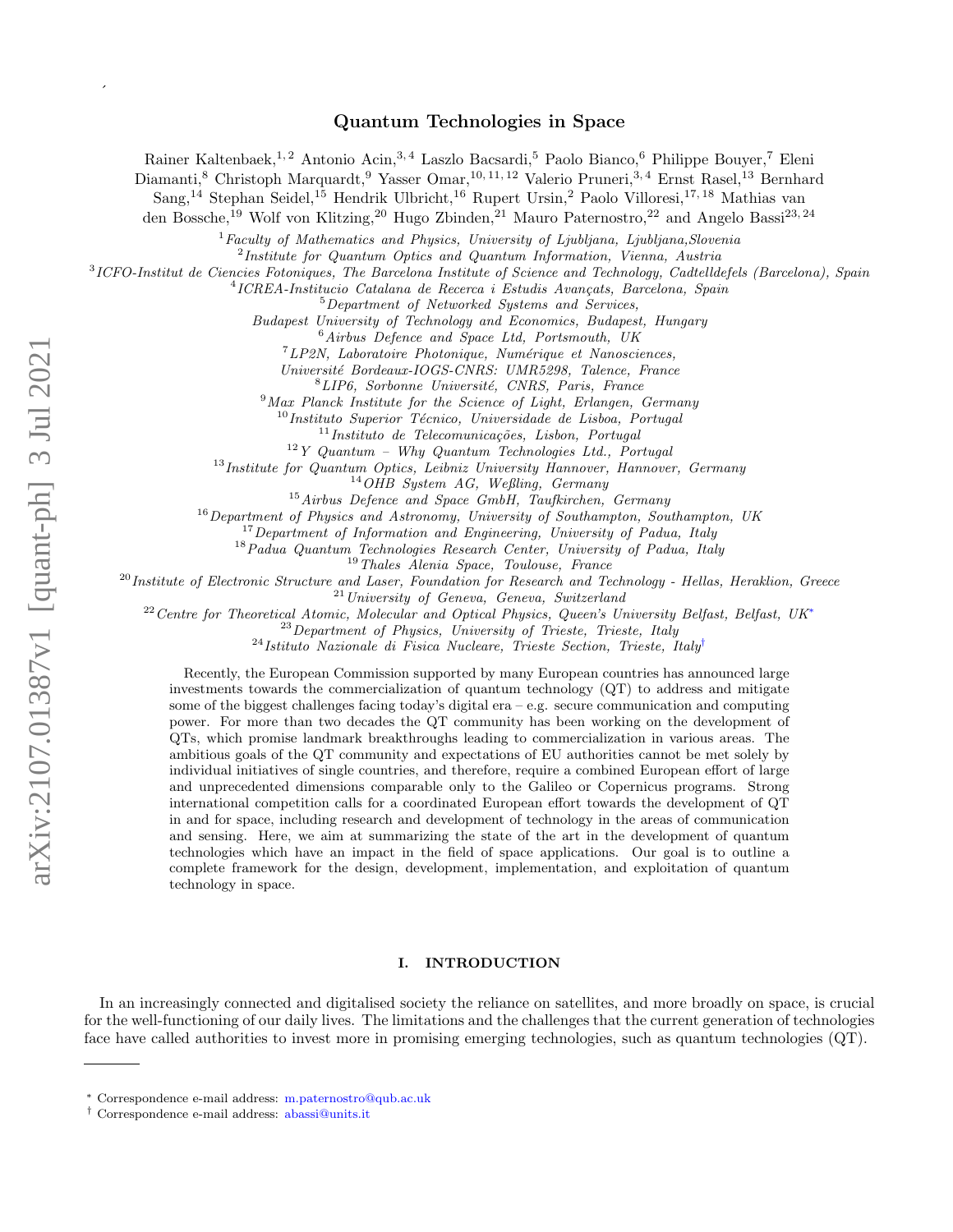Through the Quantum Technology Flagship (QT Flagship), the European Commission has identified four application areas that should be underpinned by research in the basic science enabling quantum technologies. All these areas have immediate applications also to Space science and industry.

Following the QT Flagship, the long-term vision that should be pursued is to integrate the terrestrial quantum web with a space one, where quantum computers, simulators and sensors are interconnected via quantum communication networks.

This white paper aims at summarizing the state of the art in the development of quantum technologies and their impact on the field of space applications, and to also delineate a roadmap for the consideration of major actors in this area, i.e. from the European Commission – as responsible in the definition of the EU space strategy – to ESA, national space agencies and industries.

# II. SECURE QUANTUM COMMUNICATION – QC

Quantum Communication (QC) uses the transfer of quantum information between distant terminals (see e.g. Refs.  $[1, 2]$  $[1, 2]$  $[1, 2]$ . One of its possible uses is quantum key distribution  $(QKD)[3–6]$  $(QKD)[3–6]$  $(QKD)[3–6]$ , which counters the threat posed by quantum computers on the widely used asymmetric encryption and will lead to long-term secure communication. The quantum secure systems developed so far in Europe provide secure communication on ground. The extension to space will be the necessary complement to build networks of distant nodes. Essential quantum secure solutions have already been envisaged and partially developed but much more is needed in Europe for more advanced, widespread applications, including daylight QKD[\[7,](#page-11-1) [8\]](#page-11-2), and research programs[\[9\]](#page-11-3). Beyond secure communication, general-purpose Quantum Information Networks will allow connecting quantum devices such as processors and sensors for tremendous increases of performance, and will open the door to the widest range of applications yet to be imagined[\[10\]](#page-11-4).

### A. Quantum adds to security

Quantum Communication changes the paradigm with respect to current secure communication standards, making the transfer of information secure for long-term requirements and protecting against potential attacks, including those expected from quantum computers.

QKD consists of the establishment of secret keys in a way that is "information theoretically secure". This means that the security of QKD protocols can be proven mathematically, based on direct information-theoretic arguments[\[11\]](#page-11-5), eliminating the need for computational assumptions. There are two types of protocols for this, namely "prepare and measure" (PM-QKD) and "entanglement-based" (ENT-QKD).

QKD systems reached commercial-maturity level on terrestrial fibre links, and are based on PM-QKD, among which Decoy-State Bennett-Brassard (DS-BB84) is the most common[\[12,](#page-11-6) [13\]](#page-11-7). Key exchange exceeding a million secure bits per second was demonstrated on fibre links. PM-QKD is currently under development for space channels, with one project using a satellite in low-Earth orbit[\[14\]](#page-11-8). Such links, whose nodes – dubbed trusted – will allow the storage of keys for some time, will enable the realization of networks for key exchange of any size.

ENT-QKD is also possible with the use of a photon-pair source in between the two terminals where the key is generated. This kind of protocol is based on quantum entanglement distribution. It allows communication of arbitrary quantum states, and thus provides a more generic means of communication called quantum information network (or sometimes "quantum internet"), which can offer security and other applications beyond PM-QKD. As far as space is concerned, it allows establishing secret keys on the ground, for instance with the E91[\[15\]](#page-11-9) or the BBM92[\[16\]](#page-11-10) protocols, with the satellite just distributing the entangled pairs to ground terminals. This was recently demonstrated using the Micius satellite[\[17\]](#page-11-11). Yet the implementation of entanglement-based protocols remains much more challenging, all the more when making use of long fibres or of high-altitude space-based optical links. For that reason, entanglement-based protocols might be a solution for the longer term eventually yielding a broader set of enabled applications.

Space-based QKD will be a crucial element to bootstrap the quantum information network at the planetary scale and beyond. Both types of QKD protocols shall be used, based on the needs of specific applications being considered, with a natural progression from PM-QKD – which is already well developed on the ground – to ENT-QKD. Space-based quantum communication is expected to unlock the implementation of quantum-communication applications beyond quantum cryptography, for instance in the distribution of time, metrology, and distributed quantum computation, in addition to fundamental investigations.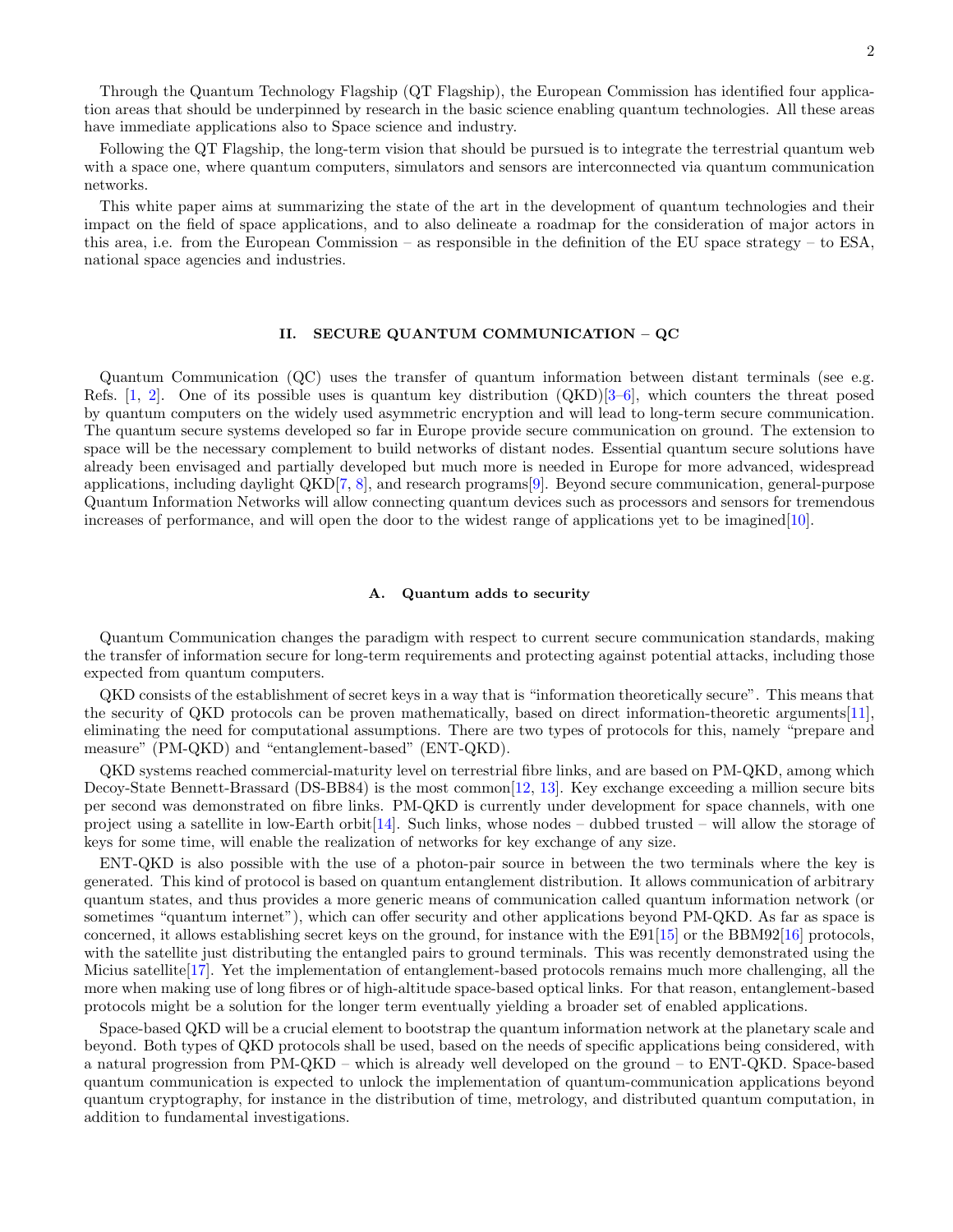### B. Security needs certification and accreditation

Although security can be quantified on the basis of QKD measurements, this is not sufficient for an operational system with mission-critical uses. In order to evaluate the security of a system, its use-case, boundary conditions and requirements need to be defined. The design and development of such a system shall then comply with rules derived from these requirements, and its compliance with them continuously assessed along the process.

In the case of quantum cryptography, an interdisciplinary approach is required between quantum physicists, cryptography/security experts, and engineers. Standards need to be defined and certification procedures developed by the relevant agencies on both national and international levels. Moreover, quantum and classical security concepts need to be combined and assessed in a single framework. These topics are currently being addressed by working groups within major standardization institutes, namely the European Telecommunications Standards Institute (ETSI), the International Standards Organization (ISO), and the International Telecommunication Union (ITU), for QKD as well as for longer-term quantum information networks.

#### C. Secure communication needs a system

The design of a secure communication infrastructure requires a complete system approach including space and terrestrial components. The system design has to be adapted to different use-cases. On ground, fibre-based solutions will offer short-range secure communication. Satellite-based quantum communication will provide a means for reaching global distances and secure space assets. The technology of terrestrial components (ground stations and management centers) and space components (satellite or satellite networks) need to be adapted to different use-cases.

The deployment of keys between receivers on ground to be used in pan-European as well as national secure communications will be the most immediate results of such Space QKD system. The development of compact receivers, suitable for the roof of a normal building, would allow the demonstration of QKD to all Member States regardless of their geographical location, much before the development of a continental repeater network based on fibres.

#### D. A roadmap for space-based secure quantum communication

Quantum communication should be implemented on a practical and reliable platform to provide world-wide secure communication for European assets. This is needed as soon as possible, as is the European-scale demonstration and the involvement of all Member States in the QKD network. As the time for implementation and in-orbit operation of the usual satellite-based systems goes well beyond a decade, and the threat of a future quantum computer has to be considered in the same time-frame (even sooner in case of retroactive decryption), the urgency of action is striking.

Space-based QKD can provide access to such networks sooner and easier in the case of Member States or their territories that are geographically separated from others by long distances or by sea. The pursuit of such goals defines a clear roadmap that includes the following key pillars, to be developed in parallel:

Operational systems. SAGA (Security And cryptoGrAphic mission)[\[18\]](#page-11-12) was originally an ESA internal study for ENT-QKD. In this context, we use SAGA as reference to the space component (encompassing both ground and space segments) of the future Quantum Communication Infrastructures (QCIs), comprising different types of implementation: · SAGA1: "Security & cryptography": The aim is to develop satellite-based quantum cryptography for world-wide secure key-distribution using PM-QKD protocols and networks with trusted nodes. The system should include key management, secure symmetric encryption on classical channels, and options depending on user needs. Terrestrial terminals (ground receivers for the keys and interfaces to the fibre links) have to be developed as economically affordable, easily deployable and that can connect to ground-based fibre networks. (Demonstration mission launch: 2023/2024; Full Service starting: 2028/2029.) · SAGA2: "Further applications": entanglement-based and more. The aim is to develop entanglement-based quantum communication using satellites. Depending on usecases the satellite may use different types of orbits. In addition, quantum repeaters may concretely be implemented in space systems to enable further applications on a larger scale. As a vision, a full quantum information network can be implemented world-wide. (Demonstration mission launch: 2028; Entanglement Distribution Service: 2035.)

Standards/certification development. Standardization and certification efforts have to start in parallel to the development of the operational systems. First, the development of operational systems will serve as an input to the development of standards and certification, and later the standards and certification requirements will steer the development of the operational systems. (First draft standards: 2021; First certification: 2022; Advanced certification and standards developed: 2024; Certification for service: 2028.)

This vision is encompassed in Figure [1.](#page-3-0)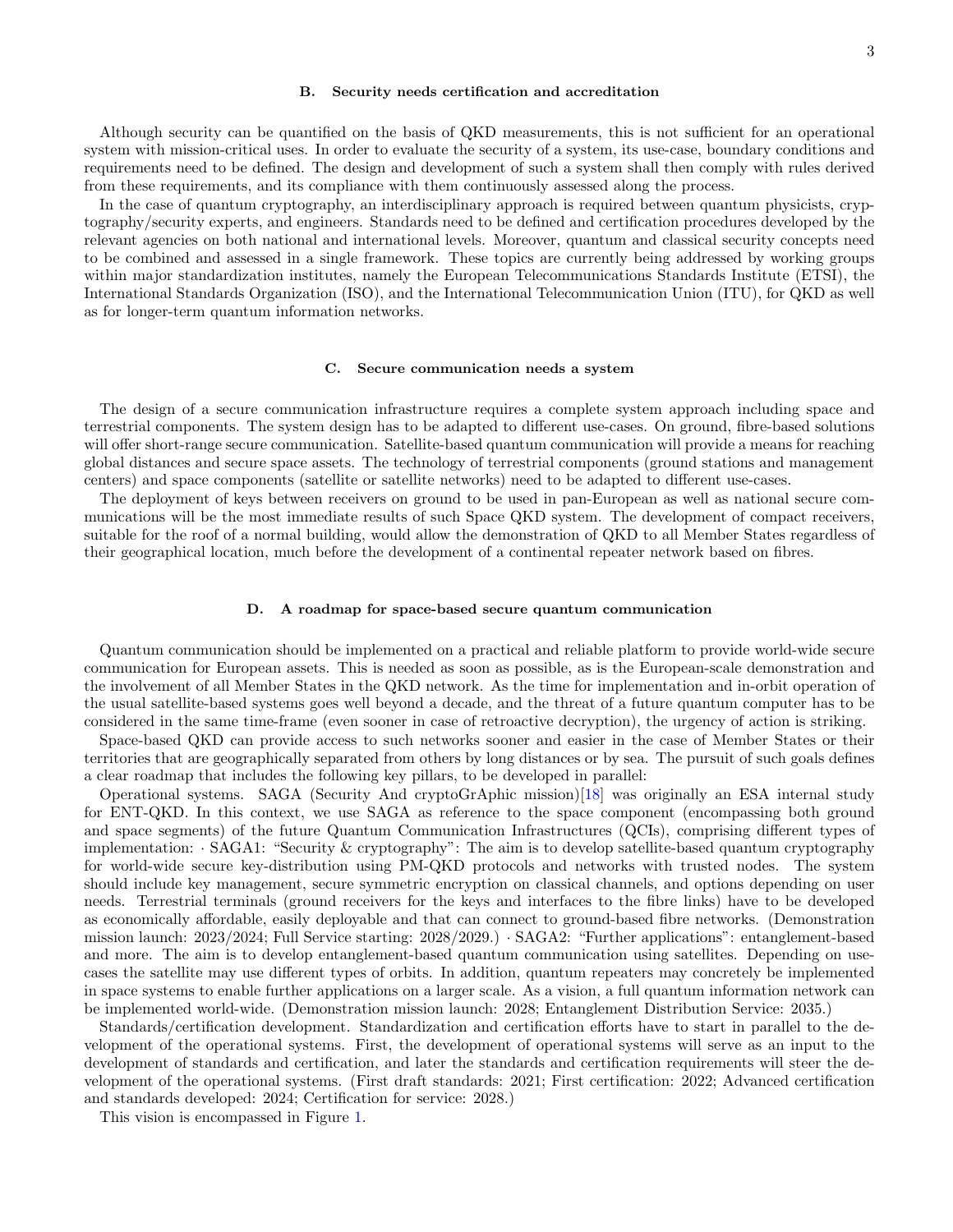In addition to the concrete operational developments, research and development is needed in interdisciplinary topics. These include the development of high-rate QKD payloads, advanced pointing systems, low-loss space-to-ground links, also based on adaptive optical systems, and inter-satellite links.

Moreover, we aim at the exploitation of quantum functionalities where a provable advantage can be shown and that require current, near-term, or longer-term quantum technology. The most notable ones are:

- Quantum random number generation, which is achievable with current or near-term technology.
- Quantum communication complexity protocols (with the most prominent ones being quantum fingerprinting and hidden matching/sampling matching).
- Quantum cryptographic primitives like position verification, oblivious transfer, coin flipping, anonymous message transmission, leader election, secret sharing.
- Delegated and distributed quantum computing.

In our opinion, the EU effort in this regard is essential to complement that of the Space Agencies.

The exploration of QKD protocols using different photonic degrees-of-freedom (for example, frequency, time bins, polarization, orbital angular momentum) will require advanced security analysis and the development of frameworks enabling new, affordable and practical services, and the highest security applications as well as a variety of new applications involving time, position, navigation, and much more.

### F. A vision for financial support

To develop the program described here, we envisage a joint effort of the European Space Agency and the European Commission. To establish the space part of the European institutional QKD infrastructure, we recommend that ESA shall act as project management for the European Commission for technological and program implementation, as is the case for Europe's global navigation system, Galileo. In addition, we recommend that development of protocols and R&D continue being supported by the Commission's Directorate-General for Defence Industry and Space (DEFIS) and the Directorate-General for Communications Networks, Content and Technology (DG Connect) directly.



<span id="page-3-0"></span>Figure 1. The envisioned timeline for the proposed roadmap.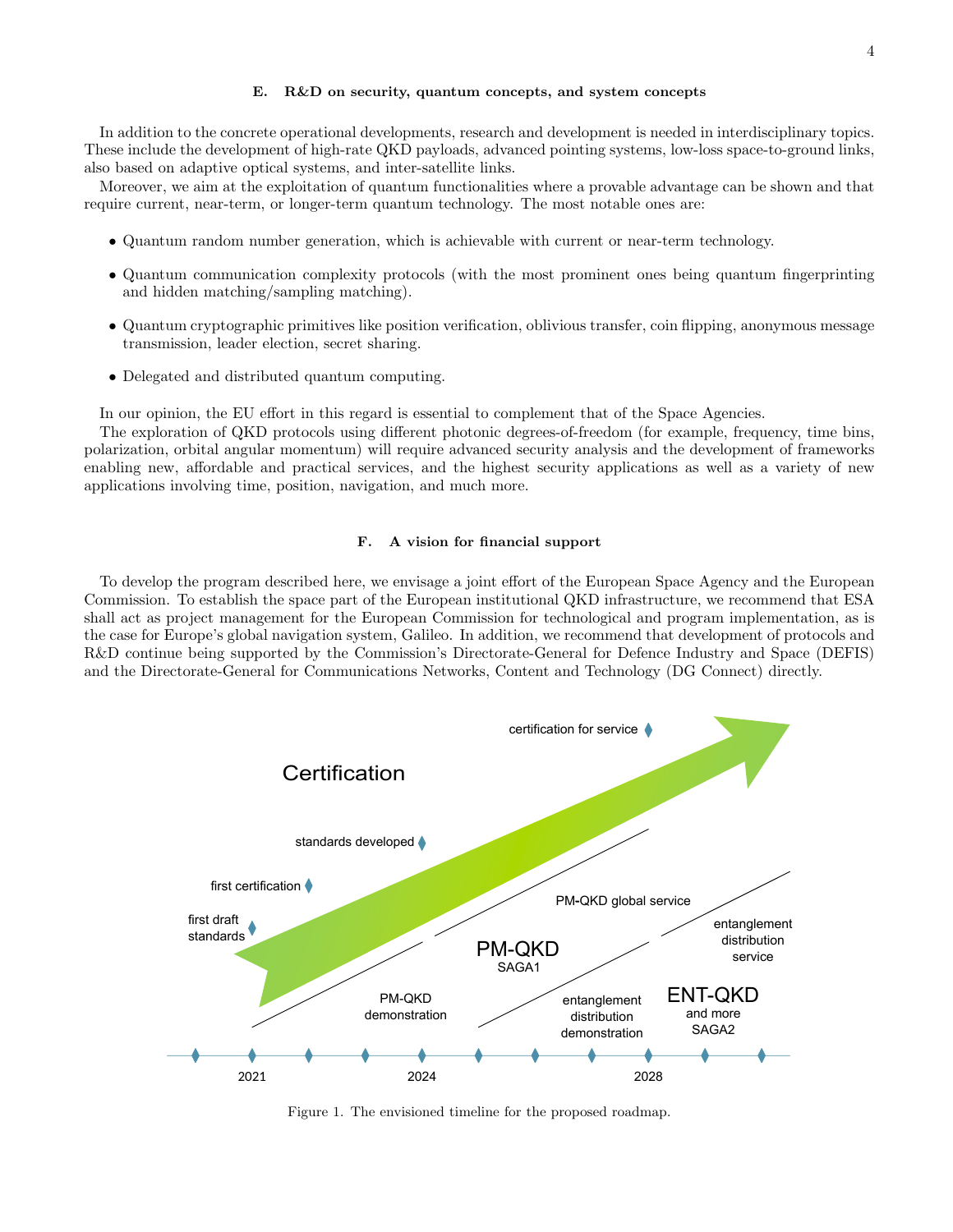# III. TIME AND FREQUENCY TRANSFER – TFT

Time standards and frequency transfer (TFT) are fundamental for many modern day applications with high societal value. Fundamental TFT techniques are well established today enabling services in the fields of communication, metrology and the Global Navigation Satellite System (GNSS). With the availability of optical atomic clocks and optical frequency transfer, QT enables the TFT performance to be boosted by several orders of magnitude[\[19–](#page-11-13)[21\]](#page-11-14). This increased performance permits keeping pace with the steadily increasing needs in communications (timekeeping) and GNSS (geolocation), and enables new applications (geodesy, gravitational wave observation, synthetic aperture optical astronomy). A space component is relevant to the enhanced applications by enabling long range transfer, enhanced security and global availability.

#### A. Time standards and frequency transfer-based applications

Time standards and frequency transfer have a rich set of applications relevant to engineering, science and society. In high-speed communications, timekeeping makes use of atomic clocks synchronized by GNSS based time dissemination services to perform time stamping and information routing. These capabilities are fundamental to the high performance and availability of the internet and all its associated services. GNSS based services rely on high performance TFT capabilities. They have spawned many services and applications leading to multi-billion Euro turnover per year, and are key to defense and security today as well as enabling for future applications such as autonomous driving[\[22\]](#page-11-15).

Precision time standards are at the root of the aforementioned applications and modern day metrology. Precision time metrology is at the heart of the international standard definition and an enabling factor in a trade-based economy. Recently, in radio astronomy real-time imaging of a black hole has been demonstrated using synthetic aperture imaging for radio frequency signals[\[23,](#page-11-16) [24\]](#page-11-17). This was enabled by TFT technologies.

Fundamentally TFT is based on two technological elements: precision time standards (clocks) and the ability to transfer frequency (more precisely the phase of the clock) over a large distance with high precision. State-of-the-art commercial atomic clocks operate at radio frequencies (several GHz) and achieve accuracies down to 10<sup>−</sup>15. Current time standards are defined on improved clocks of the same type with accuracies of about  $10^{-16}$ [\[25\]](#page-11-18). The limitation of these clocks is given by the fundamental frequency of operation (GHz) and the ability to measure these. Phase (and frequency) transfers are standard methods in high frequency RF communications and have been demonstrated on satellite links with a performance of  $10^{-15}$ [\[26\]](#page-11-19) – with the same fundamental limitations imposed by the frequency used for the transfer. These technologies are about to be demonstrated at increased accuracy in space in ESA's International Space Station-based Atomic Clock Ensemble in Space (ACES) project, which contains both frequency standards and transfer capabilities to ground[\[27\]](#page-11-20). ACES is currently scheduled to launch in mid-2021[\[28\]](#page-11-21).

#### B. Quantum enhanced performance, quantum enabled applications

The fundamental improvement enabled by QT is given by an increase in fundamental frequency from the radio frequency domain into the optical domain by a factor of  $10^5$  [\[29\]](#page-11-22). This step is possible based on the evolution of laser technology (stable optical oscillators and frequency combs) and optical clock development (quantum state control). Optical clocks have been demonstrated in the laboratory environment to have a fractional uncertainty of less than  $10^{-18}[30]$  $10^{-18}[30]$  with further improvements expected (optical lattice clock and single ion clock). Frequency transfers have been demonstrated on a ground-based optical fibre link with a length of 920 km at an accuracy of better than  $4 \times 10^{-19}$ [\[31\]](#page-11-24).

ESA has studied the implementation of a sequel mission to ACES based on an optical atomic clock and optical links concept, Space Optical Clock on the International Space Station (ISS, I-SOC) with a possible implementation in the early 2020s[\[32\]](#page-11-25). These experiments clearly show the superior performance of the QT-based optical TFT which have improved the performance at this early stage of development already by three orders of magnitude (two in stability, one in precision)[\[33\]](#page-11-26).

Making use of the technological advancement will bring improvements to the quality of existing applications or allowing building more efficient system architectures. Time dissemination services and metrology will have a direct improvement of three orders of magnitude. High precision clocks in space will provide a secure (i.e. hard to jam) and independent time base for global time keeping. Combined with space-space and space-ground optical links they will allow global TFT. Such a space-based time standard and time distribution system will provide an efficient globally available infrastructure (compared to fibre networks which are only available in densely populated areas) for all of the above applications. For Global Navigation Satellite (GNS) Systems, the system architecture is suggested to be improved with a more efficient implementation than is currently possible and a higher accuracy for specific use-cases.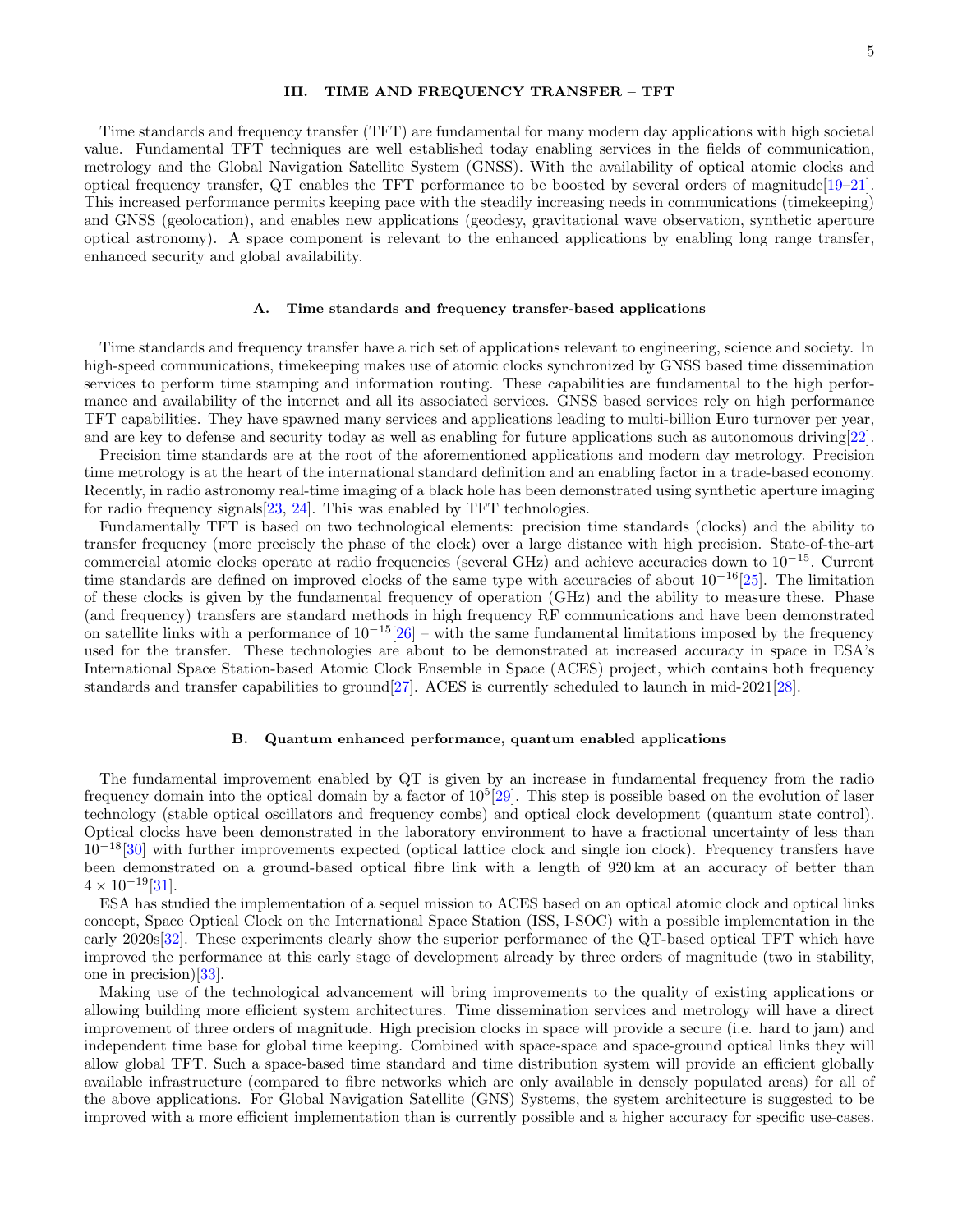With the accuracy of optical clocks and the capability to compare these at large distances, new applications now become feasible. As the relative gravitational red shift is  $10^{-18}$  per cm of geopotential height, clocks and optical transfers can be used to measure the geopotential difference of two locations[\[34\]](#page-11-27). If one location is, for example, in orbit, the absolute geopotential on Earth's surface can be characterized (geodesy application). Similar to this application gravitational waves can be detected by comparing two optical clocks on two distant satellites[\[35–](#page-11-28)[37\]](#page-11-29). This concept augments the ESA/NASA Laser Interferometer Space Antenna (LISA) system in the fact that it has very high sensitivity to gravitational waves at low frequency, i.e., it is complementary to LISA. Finally, analogous to the radio-frequency synthetic-aperture observation concept, an optical synthetic aperture telescope can be envisaged by the fact that a set of fully synchronized optical clocks enables a phase measurement of the impinging light wave at several locations with large separation. This allows "synthesizing by analysis" a telescope with an aperture size comparable to the separation of the locations (potentially thousands of kilometres) leading to the capability of direct observation of extrasolar planets.

### C. Roadmap for QT enhanced TFT

The following roadmap for the maturation of QT enhanced TFT technologies is suggested based on the maturity and complexity of the individual elements.

### Short-term goals (5 years)

As the technology elements for frequency transfer are readily available for fibre and free-space links and several applications are possible using frequency transfer without space-based optical clocks (geo-potential comparison, clock comparison) it is suggested to establish an infrastructure capable of frequency comparisons at 10<sup>−</sup><sup>18</sup> level accuracy. The TRL for this technology is currently evaluated at level 4–5. In preparation of an optical clock in space the selection of clock concepts and technology shall mature.

### Medium-term goals (10 years)

Building on the results of optical link demonstration an improvement of one order of magnitude in frequency transfer shall be achieved (10<sup>−</sup>19). An in-orbit technology demonstration of the selected optical clock concept with a goal accuracy of  $10^{-18}$  shall be realized.

# Long-term goals  $(> 10 \text{ years})$

With the QT enabled TFT technologies now at sufficient accuracy for many applications and with a TRL greater than 6 several missions can be realized:

- Universal time dissemination
- Geodesy service
- New GNSS architectures
- Gravitational wave detection at low frequency
- Fundamental physics experiments
- Optical synthetic aperture telescopes

## IV. EARTH SENSING AND OBSERVATION – EO

Gravity field mapping from space provides crucial information for the understanding of climate change, hydro- and biosphere evolution, and tectonics and earthquake prediction. The recent advent of macroscopic quantum matter such as Bose-Einstein condensates and the associated Nobel-prize winning protocols, have led to inertial quantum sensors based on atom interferometry. Quantum gravity sensors use coherent quantum matter waves as test masses,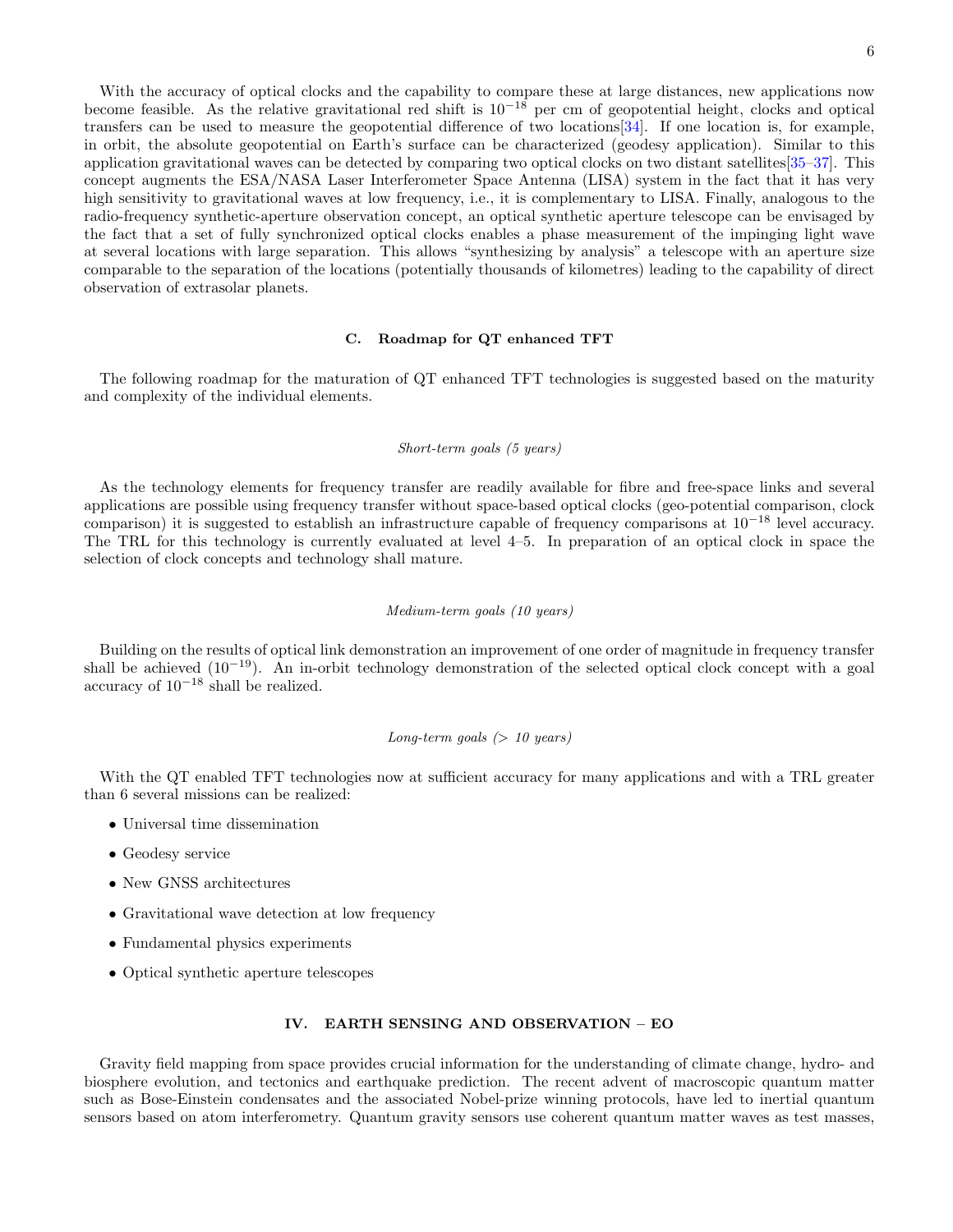which lead to far more sensitive and precise instruments. Space-based quantum sensors will enable better monitoring of the Earth's resources and improve the predictions of Earth-quakes and the adverse effects of climate change, like draughts and floods.

#### A. The need for Space-Based Quantum Sensing

Given the extreme effects of global warming that humankind is facing, Earth observation is perhaps the most important scientific endeavour of our times. Already today, the study of global mass transport phenomena via satellite gravimetry provides important insights for the evolution of our planet and climate change, by improving our understanding of the distribution of water and its changes. Recently, the NASA gravity mission, Grace, found that the temperature of the water in the deep ocean rifts has not changed in recent decades[\[38\]](#page-11-30). Gravimetric satellite data are now used as an early warning system for floods as well as droughts both in the agriculturally important Midwest of the US[\[39\]](#page-11-31) and in the rainforest in Congo[\[40\]](#page-11-32). ESA's gravity mission (GOCE)[\[41\]](#page-11-33) produced detailed maps of deep-sea ocean currents, which are very important drivers of Earth's climate. It revealed the remnants of lost continents hidden deep under the ice sheet of Antarctica, and it also detected a post-glacial rebound. The changes of Earth's gravity scarred by earthquakes gives valuable data for predicting future earthquakes. GOCE's data are also being used to improve models of Earth's geology, indicating the potential locations of subsurface energy sources. Just like gravitational waves heralded a new age in astronomy, mapping the earth's gravitational field is proving to be an immensely valuable tool in understanding Earth[\[42\]](#page-12-0).

ESA and NASA are working on future versions of their gravity missions, which will have much improved resolution and sensitivity. However, it has become clear that the classical measurements cannot be pushed much further. Classical accelerometers used so far in gravity missions exhibit increased noise at low frequency and have large long-term drifts. This severely limits the ability of faithfully reconstructing the earth gravity field at low degrees and precisely modelling its temporal fluctuations. The NASA future geodesy mission, Mass Change (MC), is in preparation for launch by 2026[\[43\]](#page-12-1).

# B. Quantum mapping of the Earth' mass dynamics

Today, the study of global mass transport phenomena via satellite gravimetry provides important insights for the evolution of our planet and climate change[\[44\]](#page-12-2). Atom interferometry will play an instrumental role to improve satellitebased measurements for space-geodesy. They promise smaller low-frequency noise and long-term drifts, which will be beneficial for faithfully reconstructing the Earth's gravity field at low degrees and even more for precisely modelling its temporal fluctuations.

Atom-interferometric quantum sensors offer far superior long-term stability and higher sensitivity. For this reason, quantum sensors are considered by ESA as a potential instrument  $[45]$ , or a demonstrator  $[46]$ . ESA's future geodesy mission, Next Generation Gravity Mission[\[47\]](#page-12-5), classified as a Mission of Opportunity, will include laser ranging but consider quantum sensors as a candidate for the following mission if the technology is ready at that time.

### C. Europe's pioneering of space quantum sensing

Since 2000, missions exploiting inertial quantum sensors (IQS) have been proposed to ESA. In 2010, an ESA road map highlighted space-borne IQS for fundamental physics in space, such as gravitational wave detection. IQS were selected for studies by ESA for satellite gravimetry using cold-atom interferometry (CAI)[\[48\]](#page-12-6), the Lense-Thirring effect with the hyper-precision cold-atom interferometry in space proposal (HYPER)[\[49\]](#page-12-7), as transportable devices in the space atom interferometer proposal (SAI) and, most recently, was among the three selected candidate missions for a quantum test of the equivalence principle (STE-QUEST: Space-Time Explorer and QUantum Equivalence principle Space Test)[\[50\]](#page-12-8). Concerns of technological immaturity prevented selection and motivated support for some critical payload sub-components.

Since the first decade of this century, national agencies have supported space-borne quantum-sensor development. Important milestones were achieved by (ICE (Interférométrie atomique à sources Cohérentes pour l'Espace, France) on parabolic flight studies for dual-species interferometry[\[51\]](#page-12-9), by QUANTUS (Quantum Gases in Weightlessness, Germany) and MAIUS (Matter-Wave Interferometry in Weightlessness, Germany) establishing interferometry with Bose-Einstein condensates in space based on drop-tower[\[52\]](#page-12-10) and sounding-rocket experiments[\[53\]](#page-12-11), and by the coldatom laboratory (CAL, USA)[\[54\]](#page-12-12), where US teams including German scientists explore physics with Bose-Einstein condensates in orbit in the Bose Einstein Condensates and Cold Atoms Lab (BECCAL)[\[55\]](#page-12-13). Benefiting from the space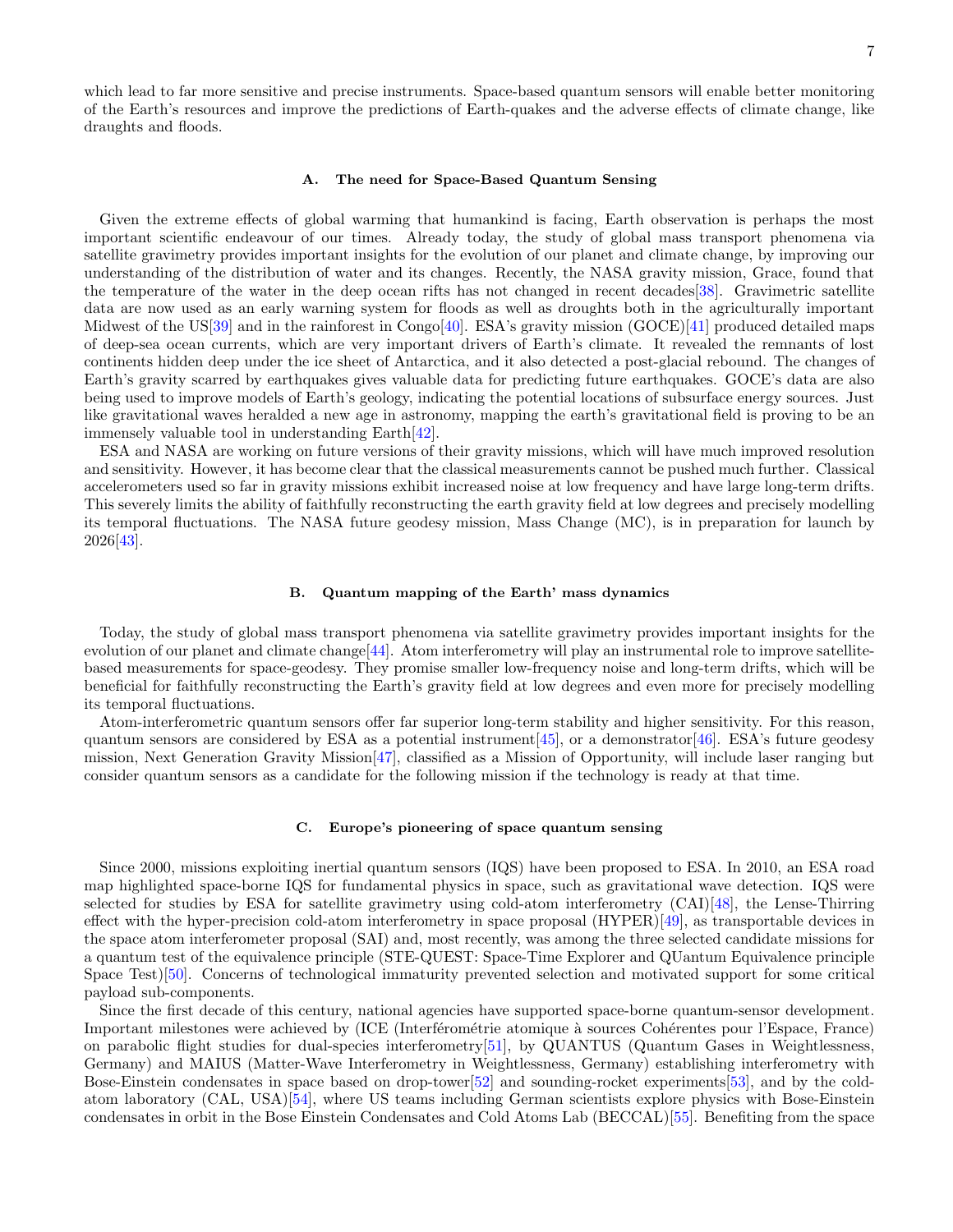activities, novel terrestrial sensors and commercial spin-offs were created and will continue to emerge as industry starts to engage in the development of cold atom payloads.

#### D. Worldwide Earth observation with European quantum technologies

Galileo exemplifies Europe's ambition to establish its independence regarding key technologies for space. In the recent past, stepping-stones were placed in developing methods for space-borne high-precision gravity sensing. These sensors promise to improve Earth observation by their long-term stability and low drift. The grip of gravity is compromising the analysis of the performance of these sensors. Microgravity facilities provide only limited access to extend the free-fall and space-like environment for raising the TRL of key components and method development; only a pathfinder can sound out the potential performance in the relevant environment. The European competences have to be firmly bundled to master this challenge and to establish space-hardware for such a sensor. Mission design and exploitation plans need a close interdisciplinary cooperation between the quantum sensor community, high-tech industry, and geodesists. At this point, firm commitments between partners and stakeholders are required to jointly prepare such a mission.

### E. A roadmap for quantum sensors for Earth sensing and observation

- (a) This requires a strong coordination in prototyping and performance tests. This could, for example, be performed in a joint research coordination as has been proposed by ESA technical officers for some time in the "C-COOL" laboratory initiative. Such a joint laboratory could harness European ground-based microgravity facilities and expertise and exploit European heritage and synergies. Parallel to this, the initiatives of ESA, CNES and DLR to elaborate the most efficient mission concept for satellite gravimetry with quantum sensors should be consolidated, especially with respect to improving ultimate performances (enhanced sensitivity, AOCS, size, mass and power reduction). All these efforts must be supported with the objective of constructing an Engineering Qualification Model, e.g., a space prototype that will also be used as the payload on a small pathfinder satellite to allow for a rapid launch (5 years).
- (b) A model of an IQS for space needs to be developed and engineered. An Earth-Venture-like mission should be designed as pathfinder for in-orbit validation. This will start the crucial process of transfer of know-how to industry, the development of space-qualified hardware, and of an elegant breadboard for prototyping and performance tests in microgravity (10 years).
- (c) The final goal is to perform a geodesy mission using one or multiple space-borne quantum sensors; exploit quantum sensors for other applications such as navigation, exploration and planetology (Moon, Mars) (¿ 10 years).

### V. FUNDAMENTAL PHYSICS – FP

Space is an exquisite environment for unique experimental tests of the fundamental laws of nature: general relativity (GR), quantum mechanics (QM), Cosmology (Dark Energy and Dark Matter). The extension of fundamental tests using quantum correlations along unprecedented distances provides a unique testbed for fundamental tests[\[56–](#page-12-14)[58\]](#page-12-15). Moreover, cutting-edge technology can achieve extremely low-noise, low-gravity conditions in space. These advantages of a space environment promise the opportunity to push the boundaries of our understanding of Nature, in particular, for testing the existence of macroscopic quantum states.

### A. Advancement of QT in space

The Chinese Micius satellite, US-lead CAL on the ISS and German MAIUS rocket exploring Bose-Einstein condensates showed impressive QT-based results. In 2010, ESA published with community support a road map for fundamental physics highlighting the role of quantum technologies[\[59\]](#page-12-16). Prominent fundamental-physics mission proposals such as STE-QUEST[\[50\]](#page-12-8) and Macroscopic Quantum Resonators (MAQRO) [\[60,](#page-12-17) [61\]](#page-12-18) were investigated by ESA with no clear elected candidate. HYPER[\[49\]](#page-12-7) and, recently the Quantum Physics Platform (QPPF)[\[62\]](#page-12-19), were selected for a pilot study by the concurrent design facility (CDF). STE-QUEST was selected as a candidate for a medium-sized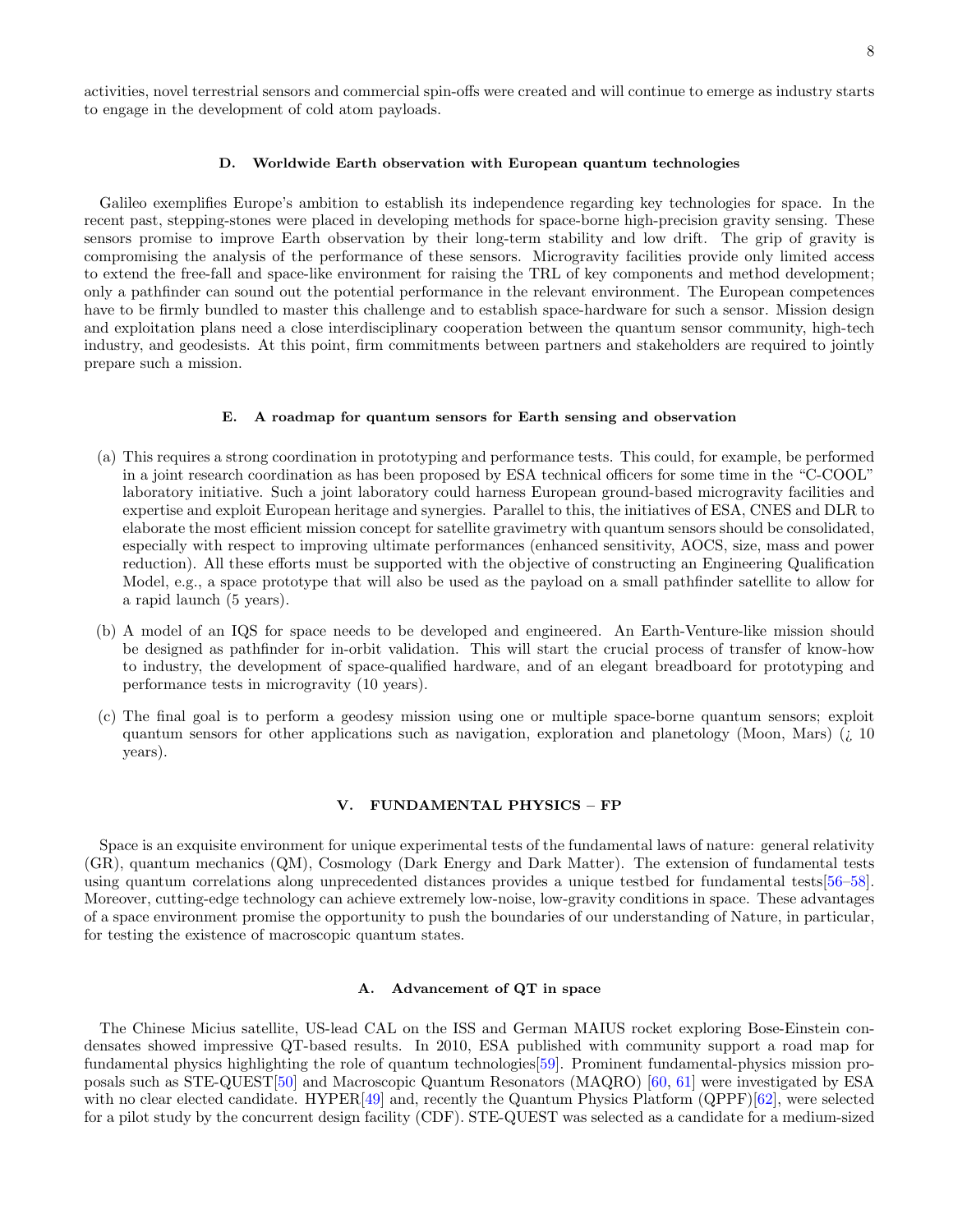missions within Cosmic Vision in the context of an ESA call for proposals in 2010. No proposed or pre-selected mission exploiting QT was finally nominated due to major concerns about technology immaturity and feasibility.

In the QPPF study, a payload was designed and optimized, based on earlier work for MAQRO[\[61\]](#page-12-18) and a related proposal for near-field high-mass interferometry on ground[\[63,](#page-12-20) [64\]](#page-12-21) in order to address three science objectives: (1) testing quantum physics in a regime where alternative theoretical models predict noticeable deviations from quantum physics, (2) quantifying any such deviations, and (3) the tested parameter regime should have an overlap with experiments possible on ground. The QPPF study showed that such experiments should be possible by using appropriate cryogenic cooling and thermal shielding of the instrument. Given dedicated technology development, the QPPF study concluded it will be possible to perform MAQRO-type experiments in space with test masses of at least up to  $\sim 5 \times 10^9$  atomic mass units. However, the QPPF study identified three critical issues that first need to be addressed: (1) realizing a reliable method to load the test particles into an optical trap in vacuum, (2) achieving a sufficiently high vacuum (lower than  $10^{-13}$  mbar, ideally lower than  $10^{-15}$  mbar), (3) the originally proposed method for preparing high-mass superpositions could lead to decoherence due to light scattering. Efforts are on-going to address these critical issues. A prominent example of the progress being made is the first ground-state preparation of optically trapped sub-micron particles[\[64\]](#page-12-21).

### B. FP benefits from QT in space

Nearly 30 years ago, LISA[\[65\]](#page-12-22), a long-standing L-class ESA mission to detect gravitational waves, faced similar scepticism for technological and even fundamental reasons. Starting with a low TRL of the employed sensing method, a dedicated pathfinder mission was created to demonstrate the appropriateness and performance of the proposed measurement concept. The LISA Pathfinder mission successfully completed in 2017[\[66,](#page-12-23) [67\]](#page-12-24). In this sense, LISA could be seen as a successful role model for the design of high-risk experiments to host QT in space where Europe has demonstrated leadership.

Clearly, space is the only environment to enable some of the ambitious scientific goals such as the generation of macroscopic quantum superposition and entangled states – the ultimate test of quantum mechanics.

#### C. QT developments – three platforms: photons, atoms, optomechanics

Available QTs for a fully-fletched FP mission include: classical and non-classical optical interferometry, the generation of non-local superpositions and entangled states, and the demonstration of robust-in-the-field quantum information protocols with photons. Atomic clocks and interferometers resembling the most precise meters and clocks available that build on quantum superposition states are becoming ever more robust and compact.

Optomechanical systems and matter-wave interferometers are pushing the boundaries of macroscopic quantum states in laboratory environments.

The interplay of relativity with quantum phenomena shall be studied in the framework of the observation of the strength of quantum correlations using photon states of different types, entangled or not. Space allows for experimental schemes that are impossible on the ground, in terms of gravitational potential variations, length scales and relative velocities, which widens the domain in which we are testing our current understanding of nature.

## D. A collaborative effort

Budgetary constraints for M/L-class missions require collaboration – across the scientific communities, industry, agencies, on an international level – and the joint decision to select only a few topical FP missions and on their execution on a single or multi-platform approach. Europe has to be at the forefront in QT in order to launch a mission with ESA alone or in cooperation with strong worldwide partners.

### E. Drawing a roadmap for FP with QT in space

For the first 5 years, we propose to define a roadmap for various selected scientific objectives and to develop key QT methods for the payload in a joint European effort. The advance of QTs to the required TRLs in micro-g environments remains the major technical challenge.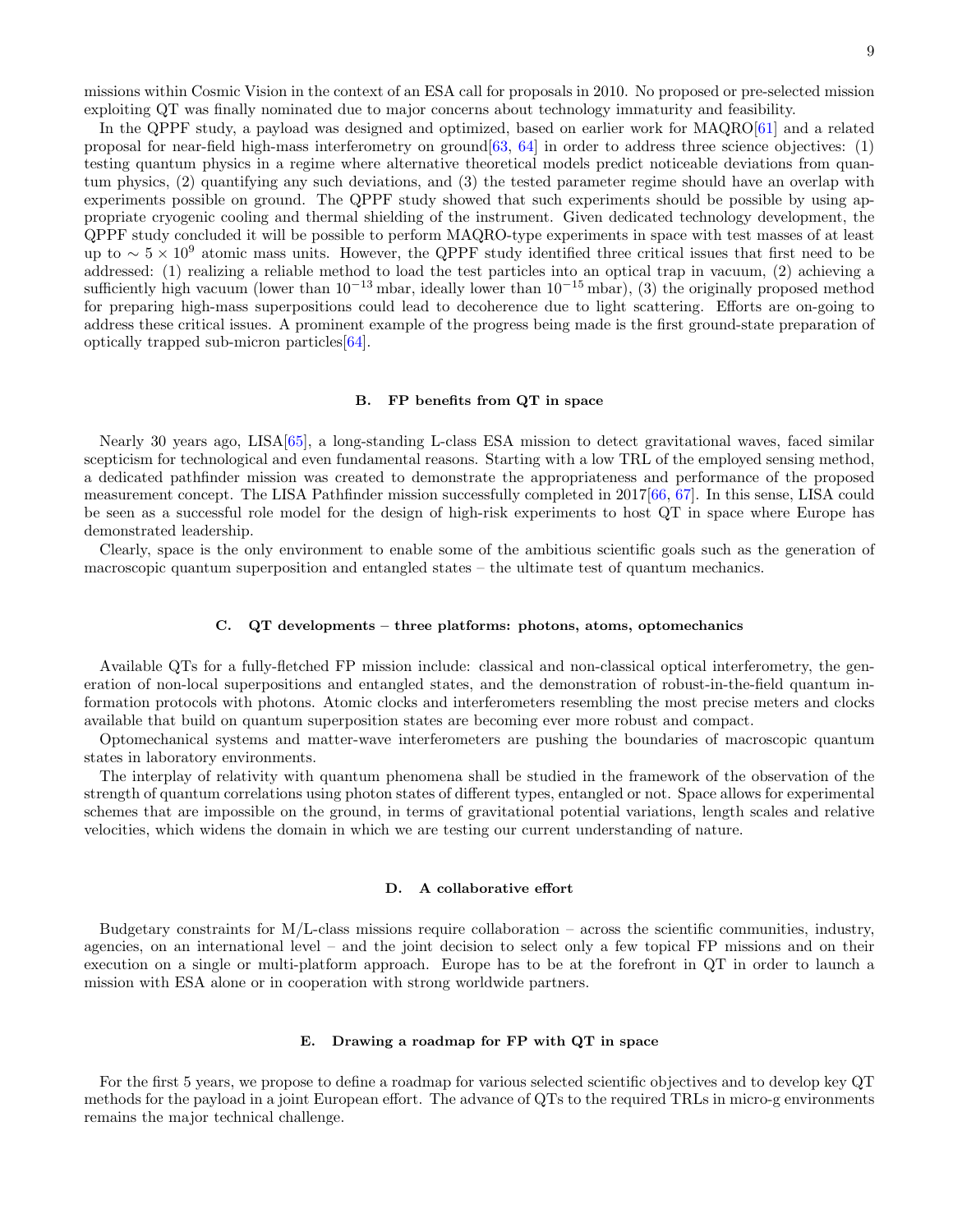In the medium term (5-10 years), the FP community needs support to develop demonstrators for tests in microgravity environment and has to define pathfinders for validation of QT in orbit. An important objective is to explore platforms for multiple pathfinder activities.

Clearly, the long-term goal  $(> 10 \text{ years})$  is to exploit QT for the scientific objective to test quantum mechanical states in an ESA mission with/without worldwide partners.

### F. Proposed actions

We recommend to implement a dedicated sustainable European Union program (5-10 years) to develop QT for FP in space in the coming years for the purpose of funding European collaborative projects, in order to perform proof-of-principle tests (5 years) and for increasing required TRLs (10 years) in order to be competitive in ESA's calls. It is clear, that we need to exploit ESA's mission heritage to define and develop together with ESA sustainable (5-10 year) programs for the transfer of technical innovations to space industries.

We further propose the establishment of joint, international laboratories for research teams to assemble core skills and knowledge to develop and test QTs for space towards the required TRLs and prepare the FP space missions.

# VI. CONCLUSIONS

Quantum technology will lead to a large range of new applications in space applications, in high precision measurements and in tests of the core foundations of physics. The next years will see the establishment of quantum networking infrastructure in Europe and around the world with the goal of achieving secure quantum communication and to lay the foundation for global quantum networks. In the long term, this will allow connecting quantum computer, quantum simulators and quantum sensors worldwide. At the same time, optical atomic clocks will allow measuring time and frequency with unprecedented precision, allowing even better global navigation, new tests of the foundations of physics, and novel approaches to gravitational wave observation. Atom interferometers will allow high-precision gravimetry allowing for high-accuracy Earth observation, but they will also provide a versatile new tool to study other celestial bodies like the Moon or Mars by using gravimetry. The possibility to achieve excellent zero-gravity conditions and long free fall times in space provides an excellent opportunity to use quantum physics for high-precision measurements, for example, for gravitational-wave observation or for testing the very foundations of quantum physics itself.

# ACKNOWLEDGMENTS

RK, CM, WK, YO, HU, MP, and AB acknowledge support by the COST Action QTSpace (CA15220). AA and VP acknowledge funding from European Union's Horizon 2020 research and innovation programme under the grant agreement No 820466 (CiViQ). AA acknowledges financial support from the ERC AdG CERQUTE, the AXA Chair in Quantum Information Science, the Government of Spain (FIS2020-TRANQI and Severo Ochoa CEX2019-000910-S), Fundació Cellex, Fundació Mir-Puig, Generalitat de Catalunya (CERCA, AGAUR SGR 1381). RK acknowledges support by the Austrian Research and Promotion Agency FFG (projects 854036, 865996). WK acknowledges funding from the European Union's Horizon 2020 research and innovation programme H2020-FETOPEN-2018-2019-2020-01 under grant agreement No 863127 "nanoLace" and the contribution of the AtomQT COST Action CA16221. ED acknowledges funding from the European Union's Horizon 2020 Research and Innovation Programme under Grant Agreements No. 820466 (CiViQ) and 857156 (OpenQKD). ER's contribution to the presented work is supported by the CRC 1227 DQmat within the project B07, the EXC 2123 Quantum Frontiers within the research units B02 and B05, the QUEST-LFS, the German Space Agency (DLR) with funds provided by the Federal Ministry of Economic Affairs and Energy (BMWi) due to an enactment of the German Bundestag under Grant No. DLR 50WP1431 (QUANTUS-IV-MAIUS), 50WM1952 (QUANTUS-V-Fallturm), 50WP1700 (BECCAL), 50RK1957 (QGYRO), and the Verein Deutscher Ingenieure (VDI) with funds provided by the Federal Ministry of Education and Research (BMBF) under Grant No. VDI 13N14838 (TAIOL). ER acknowledges financial support from "Niedersächsisches Vorab" through "Förderung von Wissenschaft und Technik in Forschung und Lehre" for the initial funding of research in the new DLR-SI Institute and through the "Quantum- and Nano-Metrology (QUANOMET)" initiative within the project QT3. AB acknowledges financial support from the H2020 FET Project TEQ (Grant No. 766900), INFN, FQXi and the University of Trieste. MP thanks the H2020-FETOPEN-2018-2020 TEQ (grant nr. 766900), the DfE-SFI Investigator Programme (grant 15/IA/2864), the Royal Society Wolfson Research Fellowship (RSWF R3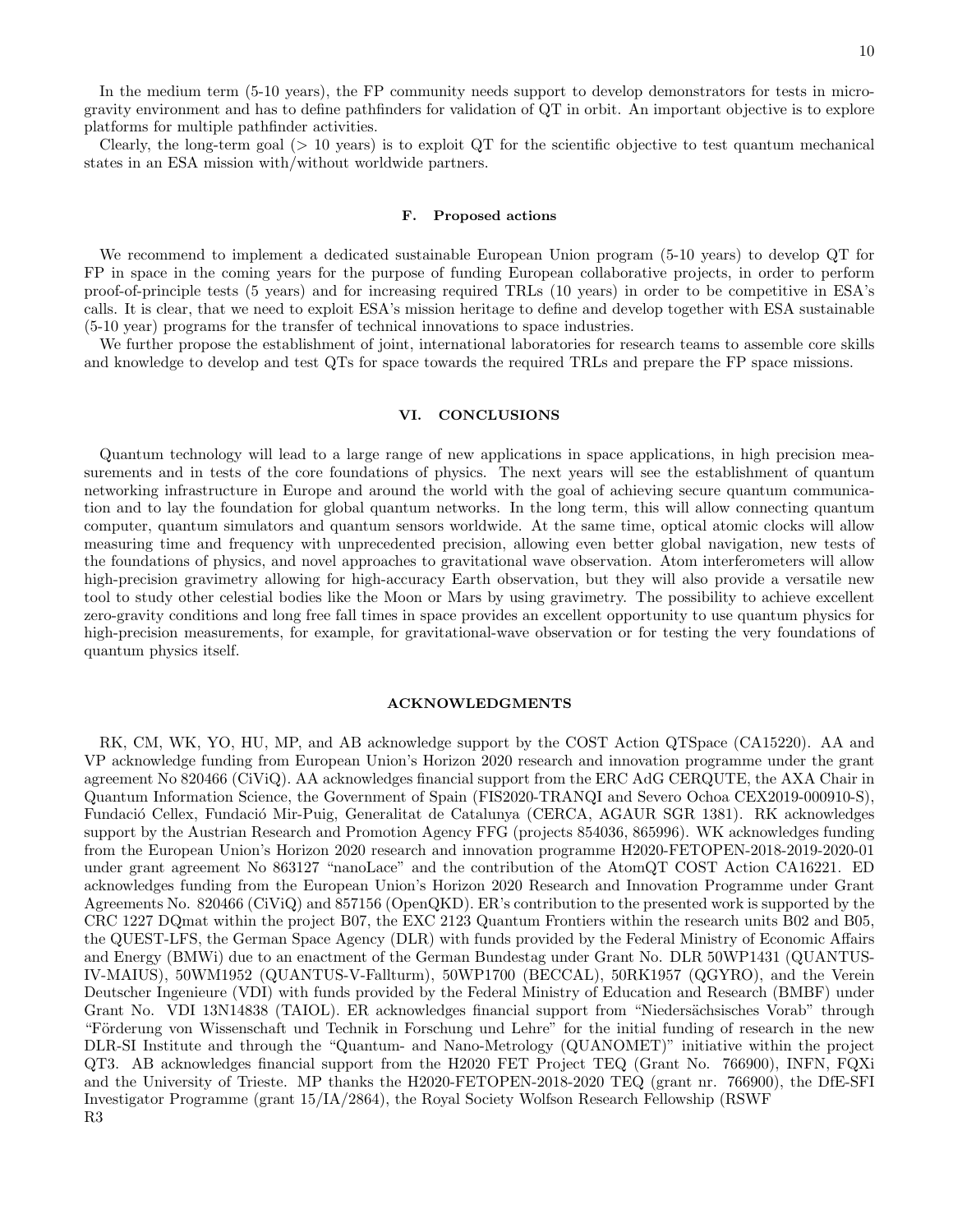183013), the Leverhulme Trust Research Project Grant (grant nr. RGP-2018-266), the UK EPSRC (grant nr. EP/T028106/1). LB thanks the support of the János Bolyai Research Scholarship of the Hungarian Academy of Sciences and the support of the Ministry of Innovation and Technology and the National Research, Development and Innovation Office within the Quantum Information National Laboratory of Hungary. HU acknowledges financial support from the EU H2020 FET project TEQ (Grant No. 766900), the Leverhulme Trust (Grant No. RPG-2016-046), and the UKRI Research England SPRINT project SIGMA. PV acknowledges support from the Ministero dell'Istruzione, dell'Università e della Ricerca under the initiative "Departments of Excellence" (Law 232/2016). YO thanks the support from Fundação para a Ciência e a Tecnologia (Portugal), namely through project UIDB/50008/2020 and from project QuantSat-PT. PB acknowledges support from CNES through the ICE technology development program, and the GRICE and CARIOCA mission studies. C-COOL is supported by ESA for the elaboration of a scientific and technical roadmap.

# LIST OF ACRONYMS

| $\rm{Acronym}$ Meaning |                                                                                                    |
|------------------------|----------------------------------------------------------------------------------------------------|
|                        | ACES Atomic Clock Ensemble in Space (ESA mission)                                                  |
|                        | ARTES Advanced Research in Telecommunications Systems (ESA Program)                                |
|                        | BECCAL Bose Einstein Condensates and Cold Atoms Lab                                                |
|                        | BB84 The most utilized protocol for QKD                                                            |
|                        | CAI Col Atom Interferometry                                                                        |
|                        | CAL Cold Atom Laboratory (NASA mission on the ISS)                                                 |
|                        | CDF Concurrent Design Facility                                                                     |
|                        | DEFIS Directorate-General for Defence Industry and Space                                           |
|                        | DG Connect Directorate-General for Communications Networks, Content and Technology                 |
|                        | ENT-QKD   "entanglement"-based QKD                                                                 |
|                        | ETSI European Telecommunications Standards Institute                                               |
|                        | HYPER hyper-precision cold-atom interferometry in space (ESA mission)                              |
|                        | ICE Interférométrie atomique à sources Cohérentes pour l'Espace (CNES mission)                     |
|                        | I-SOC Space Optic Clock on ISS, (candidate ESA mission)                                            |
|                        | IQS Inertial Quantum Sensor                                                                        |
|                        | ISO International Standards Organization                                                           |
|                        | ISS International Space Station                                                                    |
|                        | ITU International Telecommunication Union                                                          |
|                        | LISA Laser Interferometer Space Antenna (ESA mission)                                              |
|                        | LISA Pathfinder ESA/NASA mission                                                                   |
|                        | MAIUS Matter-Wave Interferometry in Weightlessness (QUANTUS space experiment)                      |
|                        | MAQRO Macroscopic quantum resonators (candidate ESA mission)                                       |
|                        | PM-QKD   "prepare & measure" QKD                                                                   |
|                        | $QC$ Quantum Communication                                                                         |
|                        | QCI Quantum Communication Infrastructure                                                           |
|                        | $Q$ PPF $Q$ uantum Physics Platform (ESA CDF study)                                                |
|                        | QUANTUS Quantum Gases in Weightlessness (research project)                                         |
|                        | $QKD$ Quantum Key Distribution, the most popular quantum cryptographic protocol                    |
|                        | $\mathrm{QT}$ Quantum Technology, Quantum Technologies                                             |
|                        | SAGA Security And cryptoGrAphic mission (ESA ARTES precursor mission study)                        |
|                        | STE-QUEST Space-Time Explorer and QUantum Equivalence Principle Space Test (candidate ESA mission) |

- <span id="page-10-0"></span>[1] M. Krenn, M. Malik, T. Scheidl, R. Ursin, and A. Zeilinger, in [Optics in Our Time](http://dx.doi.org/ 10.1007/978-3-319-31903-2_18), edited by M. D. Al-Amri, M. El-Gomati, and M. S. Zubairy (Springer International Publishing, Cham, 2016) pp. 455–482.
- <span id="page-10-1"></span>[2] S. Muralidharan, L. Li, J. Kim, N. Lütkenhaus, M. D. Lukin, and L. Jiang, [Scientific Reports](http://dx.doi.org/10.1038/srep20463) 6, 20463 (2016), publisher: Nature Publishing Group.
- <span id="page-10-2"></span>[3] E. Diamanti, H.-K. Lo, B. Qi, and Z. Yuan, [npj Quantum Information](http://dx.doi.org/10.1038/npjqi.2016.25) 2, 16025 (2016), publisher: Nature Publishing Group.
- [4] F. Laudenbach, C. Pacher, C.-H. F. Fung, A. Poppe, M. Peev, B. Schrenk, M. Hentschel, P. Walther, and H. Hübel, [Advanced Quantum Technologies](http://dx.doi.org/10.1002/qute.201800011) 1, 1800011 (2018), publisher: John Wiley & Sons, Ltd.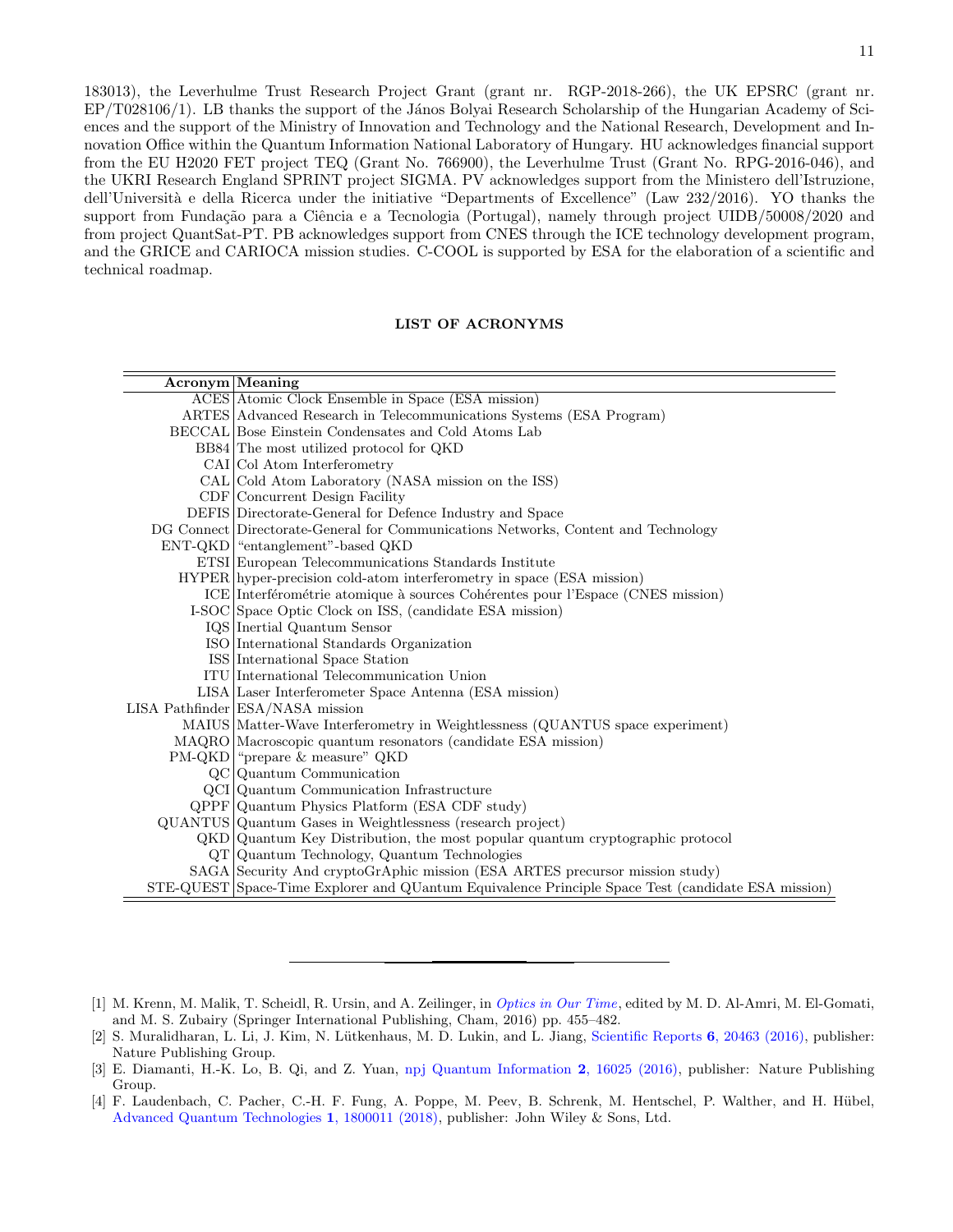- [5] H.-K. Lo, M. Curty, and K. Tamaki, [Nature Photonics](http://dx.doi.org/ 10.1038/nphoton.2014.149) 8, 595 (2014), publisher: Nature Publishing Group.
- <span id="page-11-0"></span>[6] G. Vallone, D. Bacco, D. Dequal, S. Gaiarin, V. Luceri, G. Bianco, and P. Villoresi, [Physical Review Letters](http://dx.doi.org/10.1103/PhysRevLett.115.040502) 115, 040502 [\(2015\).](http://dx.doi.org/10.1103/PhysRevLett.115.040502)
- <span id="page-11-1"></span>[7] C. Agnesi, M. Avesani, L. Calderaro, A. Stanco, G. Foletto, M. Zahidy, A. Scriminich, F. Vedovato, G. Vallone, and P. Villoresi, Optica 7[, 284 \(2020\),](http://dx.doi.org/10.1364/OPTICA.381013) publisher: Optical Society of America.
- <span id="page-11-2"></span>[8] M. Avesani, L. Calderaro, M. Schiavon, A. Stanco, C. Agnesi, A. Santamato, M. Zahidy, A. Scriminich, G. Foletto, G. Contestabile, et al., Frontiers in Optics (Optical Society of America, 2019) p. FTu6A.2, [Online; accessed 2021-01-11].
- <span id="page-11-3"></span>[9] C. Agnesi, M. Avesani, A. Stanco, P. Villoresi, and G. Vallone, [Optics Letters](http://dx.doi.org/ 10.1364/OL.44.002398) 44, 2398 (2019), publisher: Optical Society of America.
- <span id="page-11-4"></span>[10] W. Kozlowski and S. Wehner (Association for Computing Machinery, New York, NY, USA, 2019) p. 1–7, [Online; accessed 2020-12-03].
- <span id="page-11-5"></span>[11] R. Renner, N. Gisin, and B. Kraus, [Physical Review A](http://dx.doi.org/ 10.1103/PhysRevA.72.012332) 72, 012332 (2005), publisher: American Physical Society.
- <span id="page-11-6"></span>[12] C. H. Bennett and G. Brassard (Bangalore, India, 1984) pp. 175–179.
- <span id="page-11-7"></span>[13] H.-K. Lo, X. Ma, and K. Chen, [Physical Review Letters](http://dx.doi.org/ 10.1103/PhysRevLett.94.230504) 94, 230504 (2005), publisher: American Physical Society.
- <span id="page-11-8"></span>[14] S.-K. Liao, W.-Q. Cai, W.-Y. Liu, L. Zhang, Y. Li, J.-G. Ren, J. Yin, Q. Shen, Y. Cao, Z.-P. Li, et al., [Nature](http://dx.doi.org/10.1038/nature23655) 549, 43 [\(2017\),](http://dx.doi.org/10.1038/nature23655) publisher: Nature Publishing Group.
- <span id="page-11-9"></span>[15] A. K. Ekert, [Physical Review Letters](http://dx.doi.org/ 10.1103/PhysRevLett.67.661) 67, 661 (1991).
- <span id="page-11-10"></span>[16] C. H. Bennett, G. Brassard, and N. D. Mermin, [Physical Review Letters](http://dx.doi.org/ 10.1103/PhysRevLett.68.557) 68, 557 (1992), publisher: American Physical Society.
- <span id="page-11-11"></span>[17] J. Yin, Y.-H. Li, S.-K. Liao, M. Yang, Y. Cao, L. Zhang, J.-G. Ren, W.-Q. Cai, W.-Y. Liu, S.-L. Li, et al., [Nature](http://dx.doi.org/10.1038/s41586-020-2401-y) 582, [501 \(2020\),](http://dx.doi.org/10.1038/s41586-020-2401-y) publisher: Nature Publishing Group.
- <span id="page-11-12"></span>[18] A. M. Lewis and M. Travagnin, A secure quantum communications infrastructure for europe, Tech. Rep. (2019).
- <span id="page-11-13"></span>[19] R. Jozsa, D. S. Abrams, J. P. Dowling, and C. P. Williams, [Physical Review Letters](http://dx.doi.org/10.1103/PhysRevLett.85.2010) 85, 2010 (2000), publisher: American Physical Society.
- [20] V. Giovannetti, S. Lloyd, and L. Maccone, Nature 412[, 417 \(2001\),](http://dx.doi.org/ 10.1038/35086525) publisher: Nature Publishing Group.
- <span id="page-11-14"></span>[21] E. O. Ilo-Okeke, L. Tessler, J. P. Dowling, and T. Byrnes, [npj Quantum Information](http://dx.doi.org/10.1038/s41534-018-0090-2) 4, 40 (2018), publisher: Nature Publishing Group.
- <span id="page-11-15"></span>[22] P. J. G. Teunissen and O. Montenbruck, eds., [Springer Handbook of Global Navigation Satellite Systems](https://www.springer.com/de/book/9783319429267), Springer Handbooks (Springer International Publishing, 2017) dOI: 10.1007/978-3-319-42928-1.
- <span id="page-11-16"></span>[23] T. E. H. T. Collaboration, K. Akiyama, A. Alberdi, W. Alef, K. Asada, R. Azulay, A.-K. Baczko, D. Ball, M. Baloković, J. Barrett, et al., [The Astrophysical Journal Letters](http://dx.doi.org/10.3847/2041-8213/ab0ec7) 875, L1 (2019), publisher: IOP Publishing.
- <span id="page-11-17"></span>[24] T. E. H. T. Collaboration, K. Akiyama, A. Alberdi, W. Alef, K. Asada, R. Azulay, A.-K. Baczko, D. Ball, M. Baloković, J. Barrett, et al., [The Astrophysical Journal Letters](http://dx.doi.org/10.3847/2041-8213/ab0c96) 875, L2 (2019), publisher: IOP Publishing.
- <span id="page-11-18"></span>[25] E. Cartlidge, [Science \(New York, N.Y.\)](http://dx.doi.org/ 10.1126/science.359.6379.968) 359, 968 (2018), publisher: American Association for the Advancement of Science.
- <span id="page-11-19"></span>[26] F. Riehle, [Nature Photonics](http://dx.doi.org/ 10.1038/nphoton.2016.235) 11, 25 (2017), publisher: Nature Publishing Group.
- <span id="page-11-20"></span>[27] E. Savalle, C. Guerlin, P. Delva, F. Meynadier, C. le Poncin-Lafitte, and P. Wolf, [Classical and Quantum Gravity](http://dx.doi.org/10.1088/1361-6382/ab4f25) 36, [245004 \(2019\),](http://dx.doi.org/10.1088/1361-6382/ab4f25) publisher: IOP Publishing.
- <span id="page-11-21"></span>[28] X. Sun, W.-B. Shen, Z. Shen, C. Cai, W. Xu, P. Zhang, and M. Ashry, 22, 2349 (2020), event: EGU General Assembly Conference Abstracts.
- <span id="page-11-22"></span>[29] A. D. Ludlow, M. M. Boyd, J. Ye, E. Peik, and P. Schmidt, [Reviews of Modern Physics](http://dx.doi.org/10.1103/RevModPhys.87.637) 87, 637 (2015).
- <span id="page-11-23"></span>[30] S. Brewer, J.-S. Chen, A. Hankin, E. Clements, C. Chou, D. Wineland, D. Hume, and D. Leibrandt, [Physical Review](http://dx.doi.org/ 10.1103/PhysRevLett.123.033201) Letters 123[, 033201 \(2019\),](http://dx.doi.org/ 10.1103/PhysRevLett.123.033201) publisher: American Physical Society.
- <span id="page-11-24"></span>[31] S. Droste, K. Predehl, J. Alnis, T. W. Hänsch, T. Udem, R. Holzwarth, S. M. F. Raupach, O. Terra, T. Legero, H. Schnatz, et al., CLEO: Science and Innovations (Optical Society of America, 2012) p. CTh4A.1, [Online; accessed 2020-12-03].
- <span id="page-11-25"></span>[32] S. Origlia, S. Schiller, M. S. Pramod, L. Smith, Y. Singh, W. He, S. Viswam, D. Swierad, J. Hughes, K. Bongs, et al. ´ (SPIE Photonics Europe, Brussels, Belgium, 2016) p. 990003, [Online; accessed 2020-12-03].
- <span id="page-11-26"></span>[33] S. Origlia, M. S. Pramod, S. Schiller, Y. Singh, K. Bongs, R. Schwarz, A. Al-Masoudi, S. Dörscher, S. Herbers, S. Häfner, et al., [Physical Review A](http://dx.doi.org/ 10.1103/PhysRevA.98.053443) 98, 053443 (2018), publisher: American Physical Society.
- <span id="page-11-27"></span>[34] W. F. McGrew, X. Zhang, R. J. Fasano, S. A. Schäffer, K. Beloy, D. Nicolodi, R. C. Brown, N. Hinkley, G. Milani, M. Schioppo, et al., Nature 564[, 87 \(2018\),](http://dx.doi.org/10.1038/s41586-018-0738-2) publisher: Nature Publishing Group.
- <span id="page-11-28"></span>[35] Y. A. El-Neaj, C. Alpigiani, S. Amairi-Pyka, H. Araújo, A. Balaž, A. Bassi, L. Bathe-Peters, B. Battelier, A. Belić, E. Bentine, et al., [EPJ Quantum Technology](http://dx.doi.org/10.1140/epjqt/s40507-020-0080-0) 7, 1 (2020), number: 1 publisher: SpringerOpen.
- [36] S. Kolkowitz, I. Pikovski, N. Langellier, M. Lukin, R. Walsworth, and J. Ye, [Physical Review D](http://dx.doi.org/10.1103/PhysRevD.94.124043) 94, 124043 (2016), publisher: American Physical Society.
- <span id="page-11-29"></span>[37] G. M. Tino, A. Bassi, G. Bianco, K. Bongs, P. Bouyer, L. Cacciapuoti, S. Capozziello, X. Chen, M. L. Chiofalo, A. Derevianko, et al., [The European Physical Journal D](http://dx.doi.org/10.1140/epjd/e2019-100324-6) 73, 228 (2019), publisher: Springer.
- <span id="page-11-30"></span>[38] B. Wouters, J. A. Bonin, D. P. Chambers, R. E. M. Riva, I. Sasgen, and J. Wahr, [Reports on Progress in Physics](http://dx.doi.org/10.1088/0034-4885/77/11/116801) 77, [116801 \(2014\),](http://dx.doi.org/10.1088/0034-4885/77/11/116801) publisher: IOP Publishing.
- <span id="page-11-31"></span>[39] B. F. Thomas, F. W. Landerer, D. N. Wiese, and J. S. Famiglietti, [Water Resources Research](http://dx.doi.org/https://doi.org/10.1002/2016WR018617) 52, 6335 (2016).
- <span id="page-11-32"></span>[40] J. W. Crowley, J. X. Mitrovica, R. C. Bailey, M. E. Tamisiea, and J. L. Davis, [Geophysical Research Letters](http://dx.doi.org/ https://doi.org/10.1029/2006GL027070) 33 (2006), [https://doi.org/10.1029/2006GL027070.](http://dx.doi.org/ https://doi.org/10.1029/2006GL027070)
- <span id="page-11-33"></span>[41] S. Cesare, M. Aguirre, A. Allasio, B. Leone, L. Massotti, D. Muzi, and P. Silvestrin, [Acta Astronautica](http://dx.doi.org/10.1016/J.ACTAASTRO.2010.06.021) 67, 702 (2010), publisher: Pergamon.